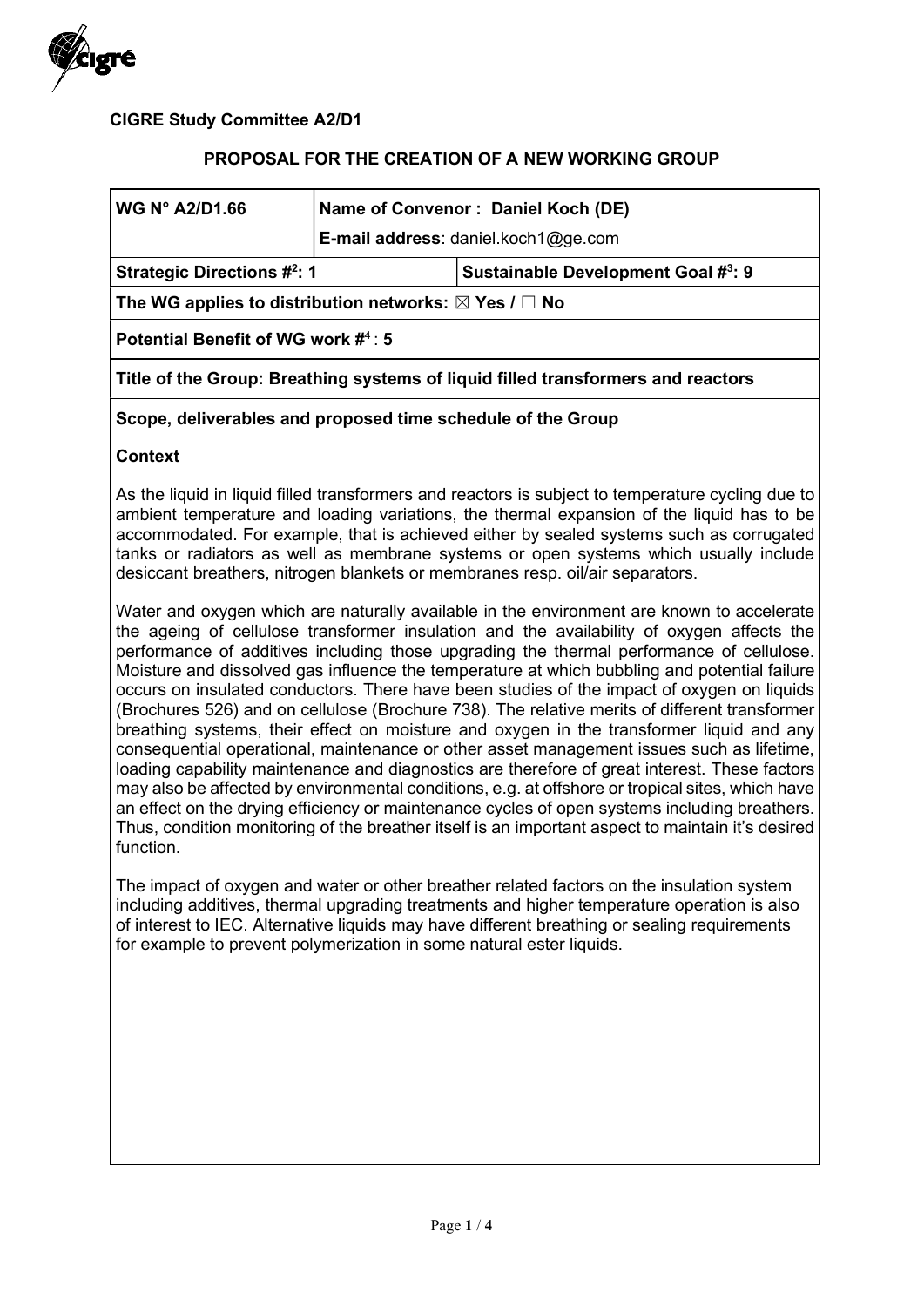

## Scope and aim

The proposed scope of work will be as follows:

- 1. Give an overview of transformer breather and sealed expansion systems.
- 2. Investigate and report on their ability to control the oxygen and water content of the liquid and insulation over the transformer lifetime.
- 3. Report on the likely influence of the systems on transformer operation including thermal capability and lifetime.
- 4. Report on maintenance and installation/retrofitted upgrades needs and failure rates for the various systems.
- 5. The effects of a closed system on corrosive sulphur or dissolved gas formation.
- 6. Gather data from operational transformers.
- 7. Report on the effect of breathing and sealing systems on any other relevant factors such as DGA interpretation, additive concentration or effectiveness and alternative liquids.
- 8. Give recommendations on when and how to use breathing and sealing systems.
- 9. Give recommendation on the choice of system in terms of condition monitoring and lifecycle cost of the breathing system.

#### Deliverables:

☒Technical Brochure and Executive Summary in Electra

☒ Electra Report

☐ Future Connections

☐ CSE

 $<sup>8</sup>$  Tutorial</sup>

☐ Webinar

Time Schedule: start: March 2022 Final Report: December 2025

Marcio Seeptruaer

## Approval by Technical Committee Chairman :

Date: March 22<sup>nd</sup>, 2022

Notes: <sup>1</sup> Working Group (WG) or Joint WG (JWG), <sup>2</sup> See attached Table 1, <sup>3</sup>See attached Table 2 and CIGRE reference Paper: Sustainability – at the heart of CIGRE's work.<sup>4</sup> See attached Table 3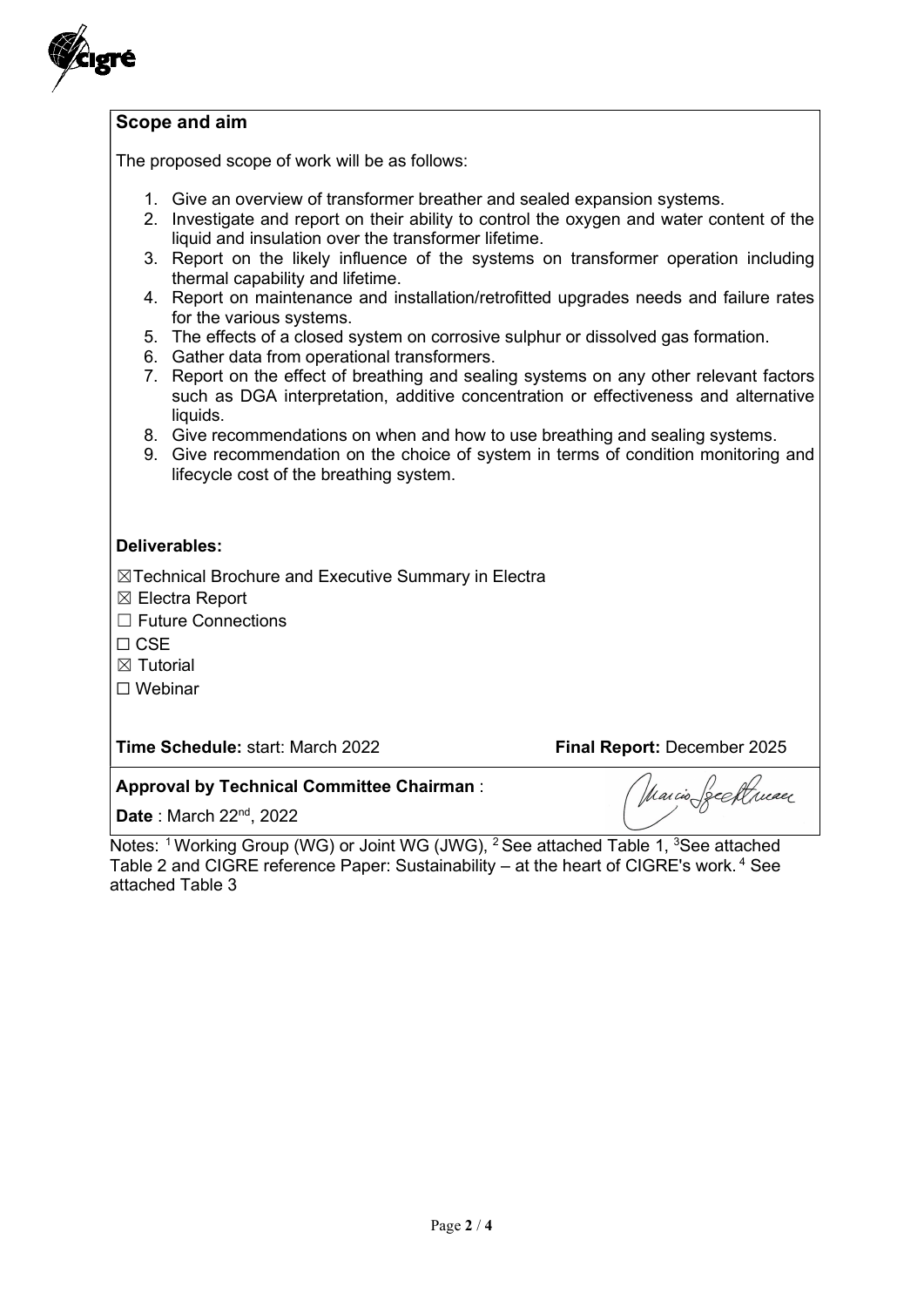

# Table 1: Strategic directions of the Technical Council

| 1            | The electrical power system of the future reinforcing the End-to-End nature of CIGRE:<br>respond to speed of changes in the industry by preparing and disseminating state-of-<br>the-art technological advances |
|--------------|-----------------------------------------------------------------------------------------------------------------------------------------------------------------------------------------------------------------|
| $\mathbf{2}$ | Making the best use of the existing systems                                                                                                                                                                     |
| 3            | Focus on the environment and sustainability (in case the WG shows a direct<br>contribution to at least one SDG)                                                                                                 |
| 4            | Preparation of material readable for non-technical audience                                                                                                                                                     |

## Table 2: Environmental requirements and sustainable development goals

|                | CIGRE selected the 7 SDGs that are the most relevant to CIGRE. In case the WG<br>work refers to other SDGs or do not address any specific SDG, it will be quoted 0.                                                                                                                                                                                                                                                                                                                                                                                                    |
|----------------|------------------------------------------------------------------------------------------------------------------------------------------------------------------------------------------------------------------------------------------------------------------------------------------------------------------------------------------------------------------------------------------------------------------------------------------------------------------------------------------------------------------------------------------------------------------------|
| 0              | Other SDGs or not applied                                                                                                                                                                                                                                                                                                                                                                                                                                                                                                                                              |
| $\overline{7}$ | SDG 7: Affordable and clean energy<br>Increase share of renewable energy; e.g. expand infrastructure for supplying<br>sustainable energy services; ensure universal access to affordable, reliable, and<br>modern energy services; energy efficiency; facilitate access to clean energy research<br>and technology                                                                                                                                                                                                                                                     |
| 9              | SDG 9: Industry, innovation and infrastructure<br>Facilitate sustainable infrastructure development; facilitate technological and technical<br>support                                                                                                                                                                                                                                                                                                                                                                                                                 |
| 11             | SDG 11: Sustainable cities and communities<br>Increase attention on sustainable and resilient buildings utilizing local (raw) materials,<br>power for electric vehicles, strengthening long-line transmission and distribution<br>systems to import necessary power to cities, developing micro-grids to reinforce the<br>sustainable nature of cities; protect and safeguard the world's cultural and natural<br>heritage; reduce the adverse per capita environmental impact of cities, including by<br>paying special attention to air quality and waste management |
| 12             | SDG 12: Responsible consumption and production<br>E.g. Promote public procurement practices that are sustainable; address reducing use<br>of SF6 and promote alternatives, encourage companies to adopt sustainable practices<br>and to integrate sustainability information into their reporting cycle, address inefficient<br>fossil-fuel subsidies that encourage wasteful consumption                                                                                                                                                                              |
| 13             | SDG 13: Climate action<br>E.g. Increase share of renewable or other CO <sub>2</sub> -free energy; energy efficiency; expand<br>infrastructure for supplying sustainable energy; strengthen resilience and adaptive<br>capacity to climate-related hazards and natural disasters; integrate climate change<br>measures into national policies, strategies and planning; improve education,<br>awareness-raising and human and institutional capacity on climate change mitigation,<br>adaptation, impact reduction and early warning                                    |
| 14             | SDG 14: Life below water<br>E.g. Effects of offshore windfarms; effects of submarine cables on sea-life                                                                                                                                                                                                                                                                                                                                                                                                                                                                |
| 15             | SDG 15: Life on land<br>E.g. Attention for vegetation management; bird collisions; integration of substations<br>and lines into the landscape                                                                                                                                                                                                                                                                                                                                                                                                                          |